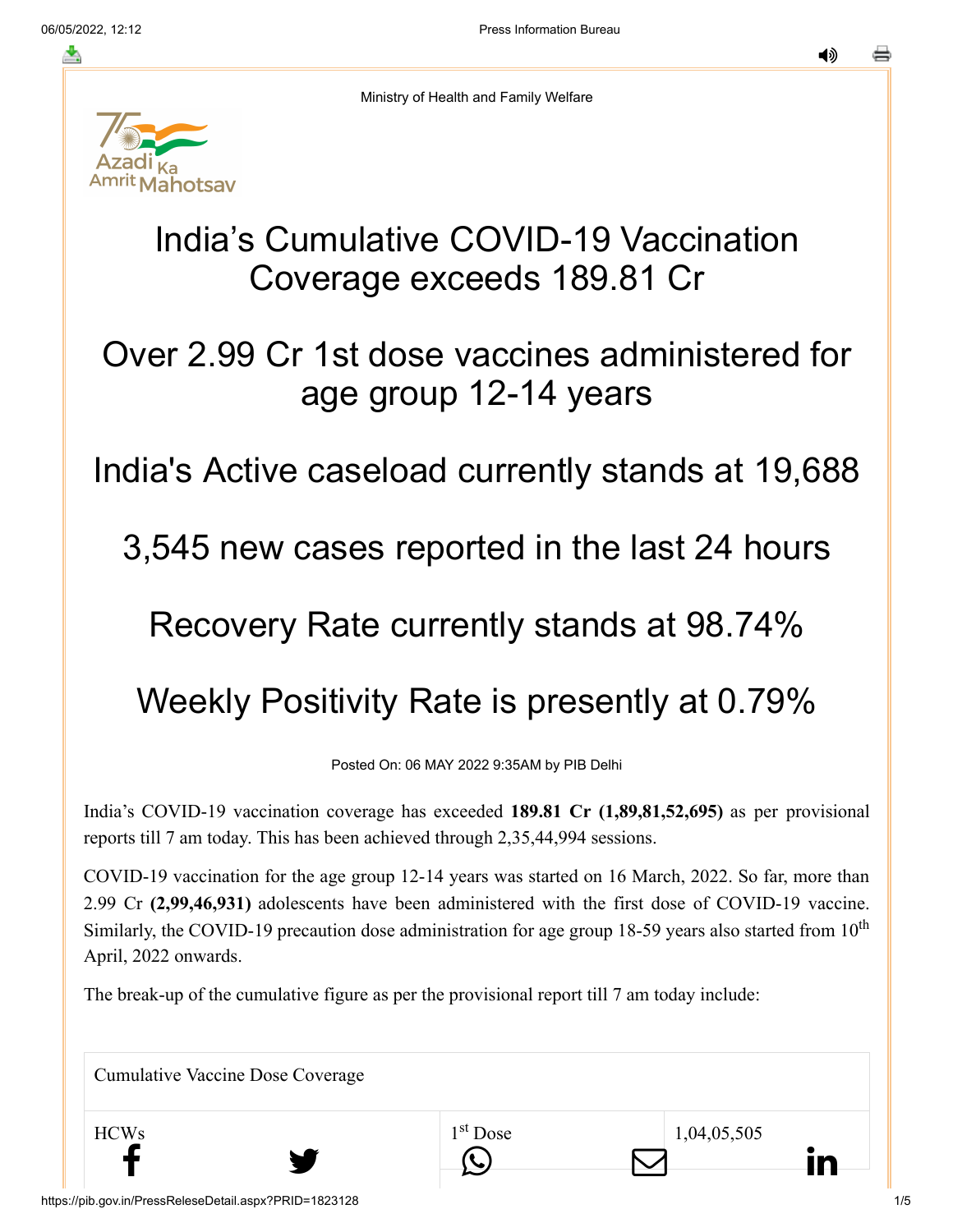|                        | $2nd$ Dose             | 1,00,21,230     |
|------------------------|------------------------|-----------------|
|                        | <b>Precaution Dose</b> | 48,82,761       |
| <b>FLWs</b>            | $1st$ Dose             | 1,84,16,372     |
|                        | $2nd$ Dose             | 1,75,47,929     |
|                        | <b>Precaution Dose</b> | 78, 10, 574     |
| Age Group 12-14 years  | 1 <sup>st</sup> Dose   | 2,99,46,931     |
|                        | $2nd$ Dose             | 88,48,920       |
| Age Group 15-18 years  | 1 <sup>st</sup> Dose   | 5,86,32,450     |
|                        | $2nd$ Dose             | 4,28,97,083     |
| Age Group 18-44 years  | 1 <sup>st</sup> Dose   | 55,59,72,104    |
|                        | $2nd$ Dose             | 48,04,83,216    |
|                        | <b>Precaution Dose</b> | 2,34,305        |
| Age Group 45-59 years  | 1 <sup>st</sup> Dose   | 20, 29, 75, 086 |
|                        | $2nd$ Dose             | 18,85,35,769    |
|                        | <b>Precaution Dose</b> | 7,16,433        |
| Over 60 years          | $1st$ Dose             | 12,69,06,067    |
|                        | $2nd$ Dose             | 11,74,76,961    |
|                        | <b>Precaution Dose</b> | 1,54,42,999     |
| <b>Precaution Dose</b> |                        | 2,90,87,072     |
|                        |                        |                 |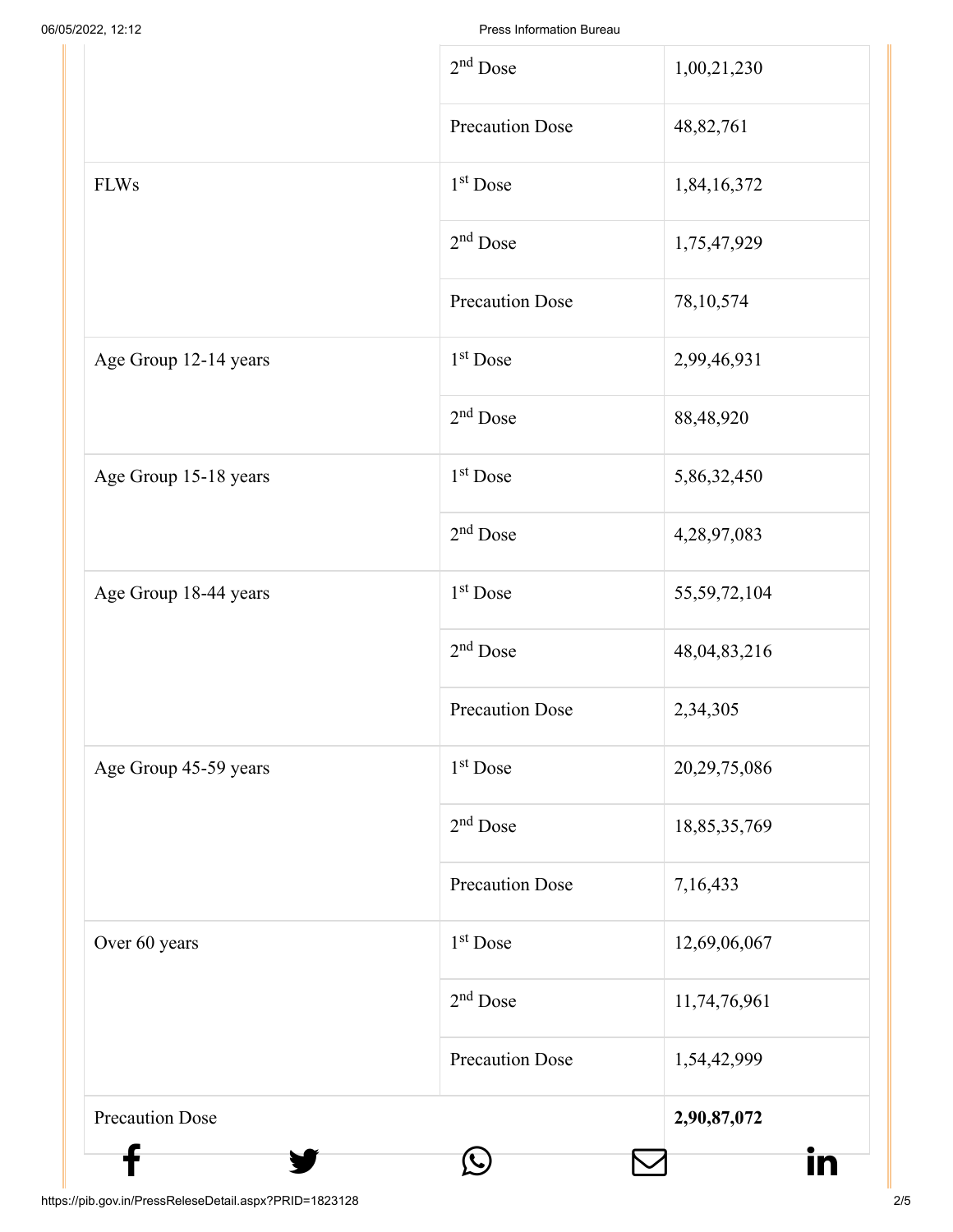India's Active Caseload currently stands at **19,688.** Active cases now constitute **0.05%** of the country's total Positive Cases**.**



Consequently, India's recovery rate stands at **98.74%. 3,549** patients have recovered in the last 24 hours and the cumulative tally of recovered patients (since the beginning of the pandemic) is now at **4,25,51,248.**

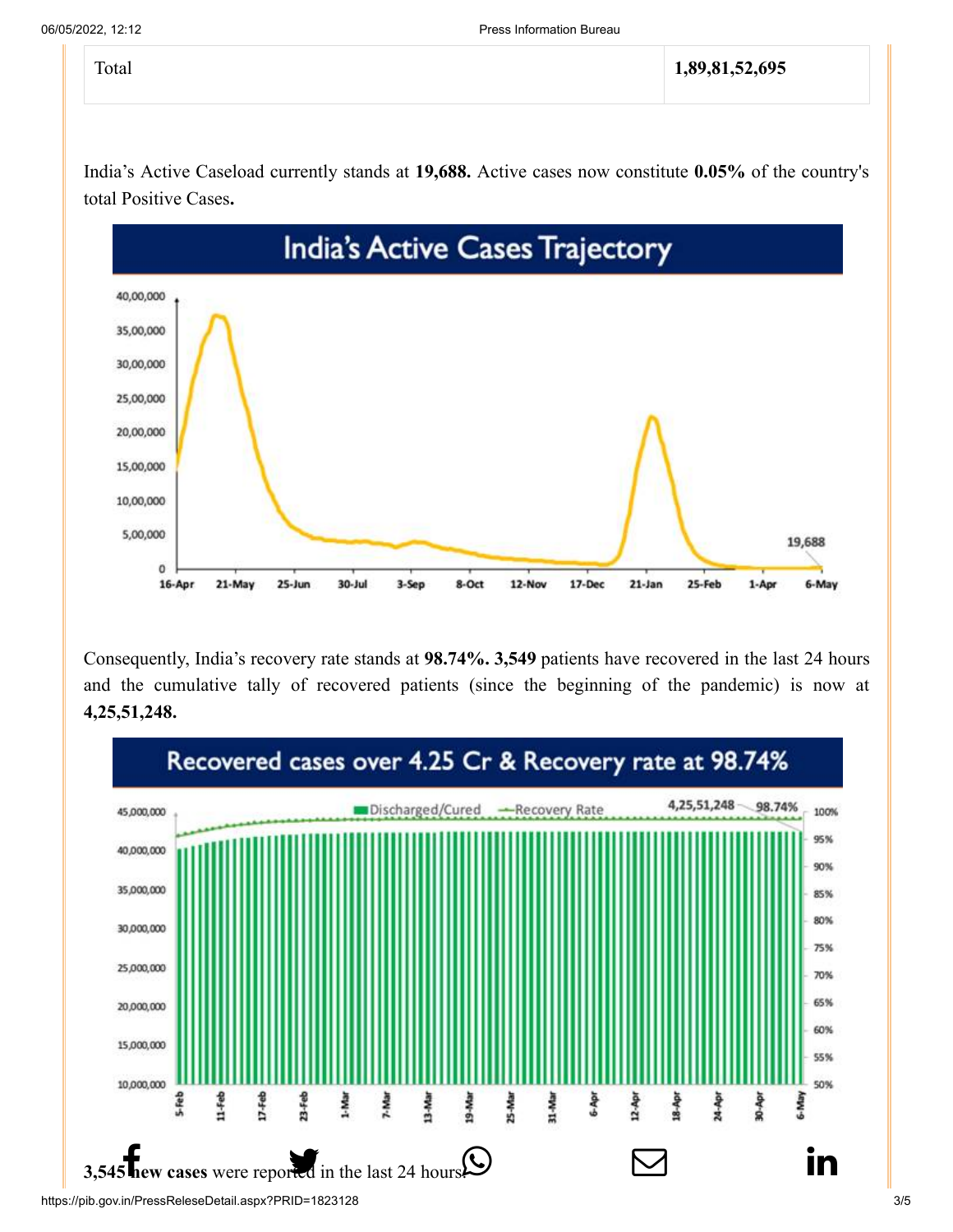06/05/2022, 12:12 Press Information Bureau



The last 24 hours saw a total of **4,65,918** COVID-19 tests being conducted. India has so far conducted over **83.98 Cr (83,98,44,925)** cumulative tests.

**Weekly Positivity Rate** in the country currently **stands at 0.79%** and the **Daily Positivity rate is also reported to be 0.76%.**